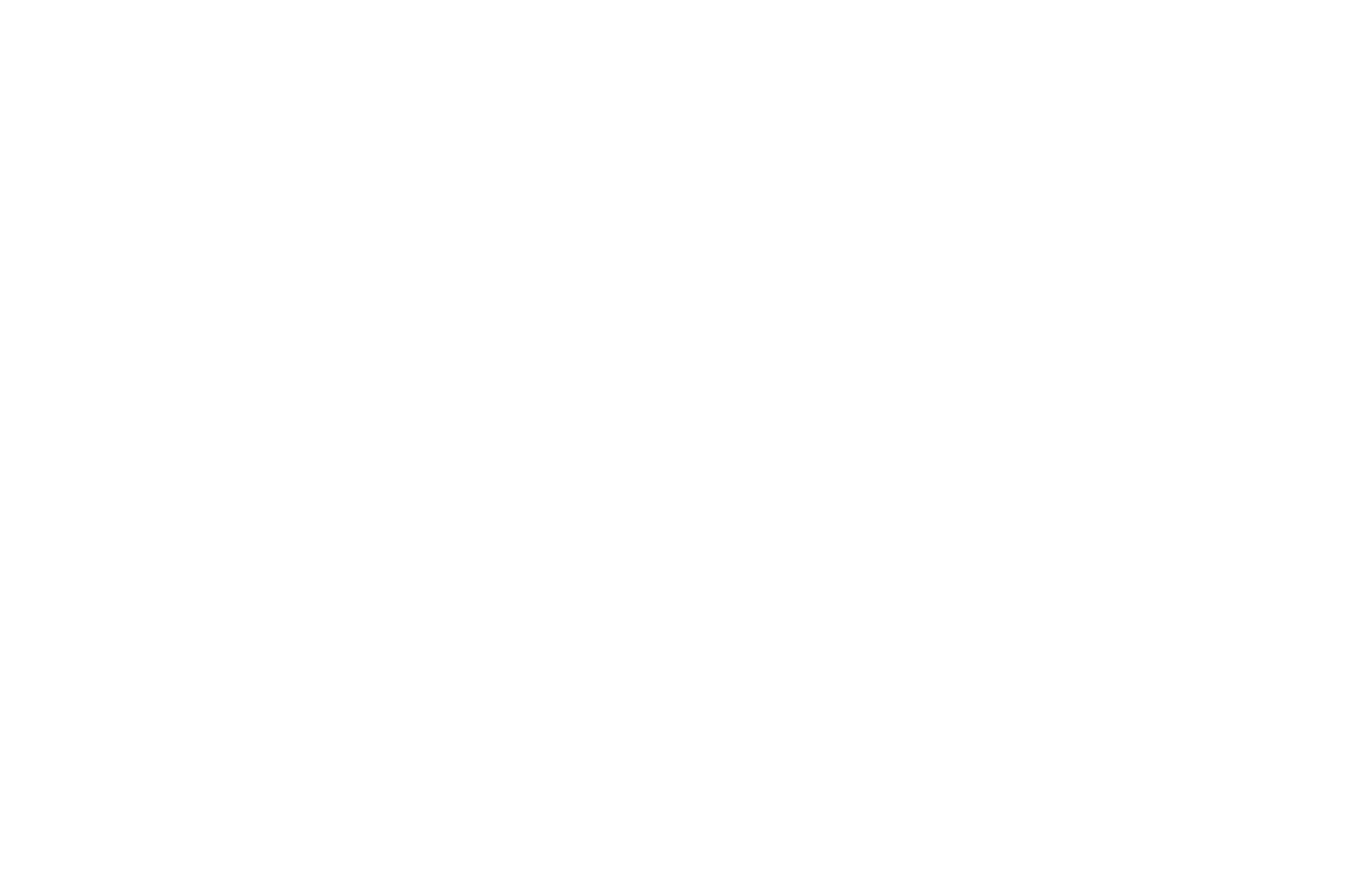# **Support**

This manual is organized to help you efficiently accomplish all your work-related tasks. However, if you have questions that are not addressed here, we invite you to contact us.

**Call us:** 1-800-641-RAND (7263) **Email us:** fleetsupport@randmcnally.com

**Write to us:**  Rand McNally Attn: TND™ 765 Fleet Edition Customer Support 9855 Woods Drive Skokie, IL 60077

# **Safe Driving Practices**

Always use your best judgment. Exercise caution and common sense when the vehicle is in motion. Do not become distracted by the device while driving. Minimize the amount of time spent looking at the device while driving, and use voice prompts when possible.

Do not input destinations, change settings, or access any functions requiring prolonged use of the device controls while driving. Pull over in a safe and legal manner before attempting such operations.